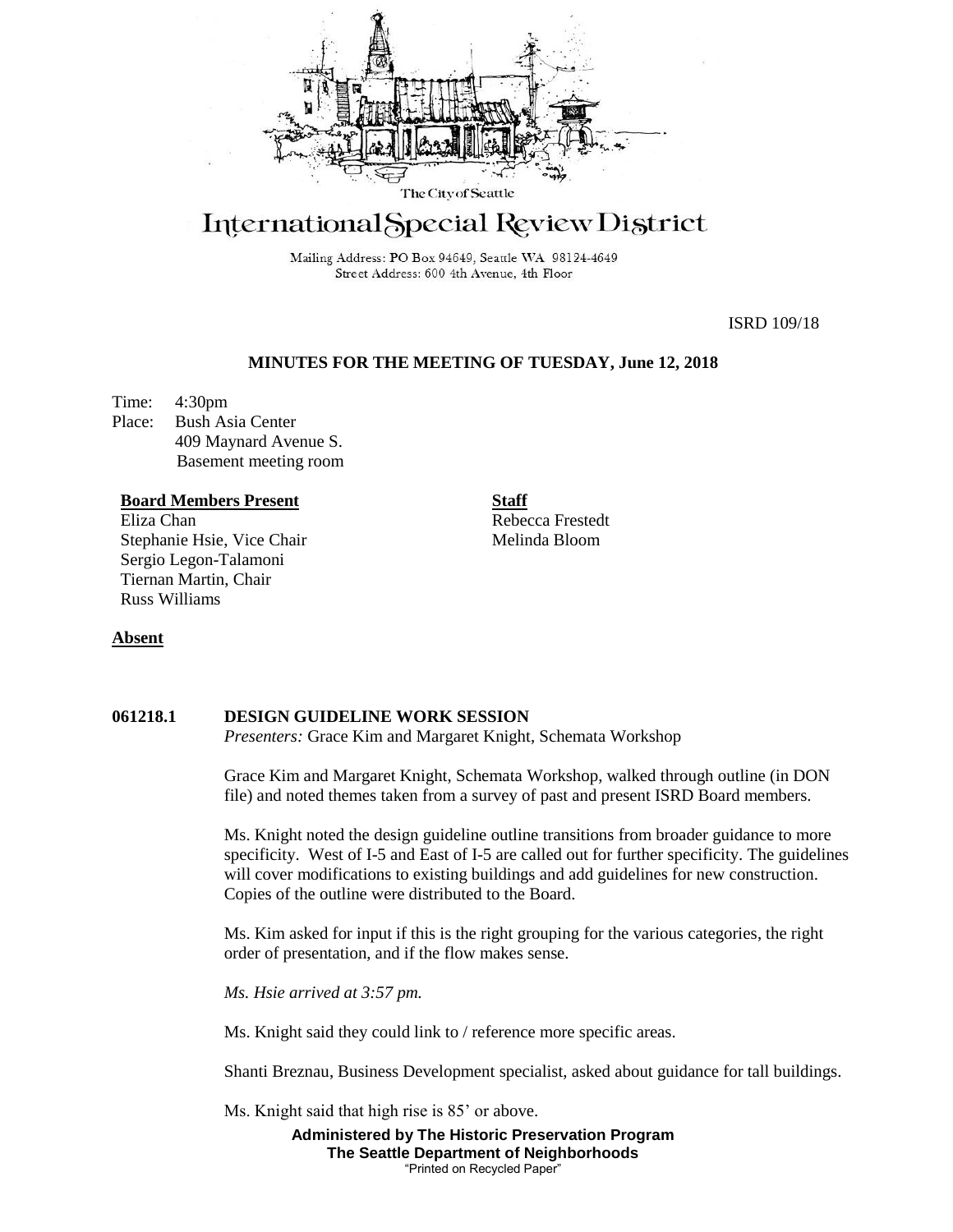There was discussion about how to modifications to newer, non-contributing buildings would be addressed.

Ms. Breznau said guidance specific to historic buildings is most needed.

Ms. Frestedt described recent proposed modifications to the entrance of International House, a non-contributing building. The board approved the work and stated that what was proposed was OK for that building but not for a historic one.

There was discussion about where in the document signage, parks/open space and street and utility improvements would be located.

Ms. Frestedt noted the future development of Little Saigon Park.

Mike Omura, SCIDPDA, noted the different vocabulary and large block east of I-5. He suggested identifying ways to provide midblock connections to break up long blocks.

Ms. Breznau asked where signage guidance will be located.

Ms. Knight said they will reference sign guidance in location-specific areas, but they could also include them in bottom categories.

Ms. Breznau suggested guidance for retail cores and corridors such as Jackson Street.

Ms. Frestedt asked the group to comment whether the outline and overall layout seems appropriate.

Ms. Hsie asked about the goals and whether they are overarching for the whole district or speak to geographically-specific areas. She said there should be an overarching vision for west of I-5 and east of I-5.

Ms. Knight said the goals are for the whole district and then location-specific as well.

Ms. Frestedt said it will be important to make sure the information is easy for small business owners to find. She said this has come up before and a one-pager for frequent topics, such as signage or use, had been previously suggested.

Ms. Breznau said it would be nice to have certain sections pulled out and then translated. She mentioned signage, awnings, paint colors and sidewalk cafes.

An Huynh, SCIDPDA, asked where improvements under I-5 would fit.

Mr. Legon-Talamoni asked about strategy for introducing graphics to Guidelines.

Ms. Kim said past and current board members were surveyed and offered the following guidance:

- Documents should rely on visual examples. Include appendix and references
- Define "Asian character"
- Provide more specificity
- Explain 'why' this is important or necessary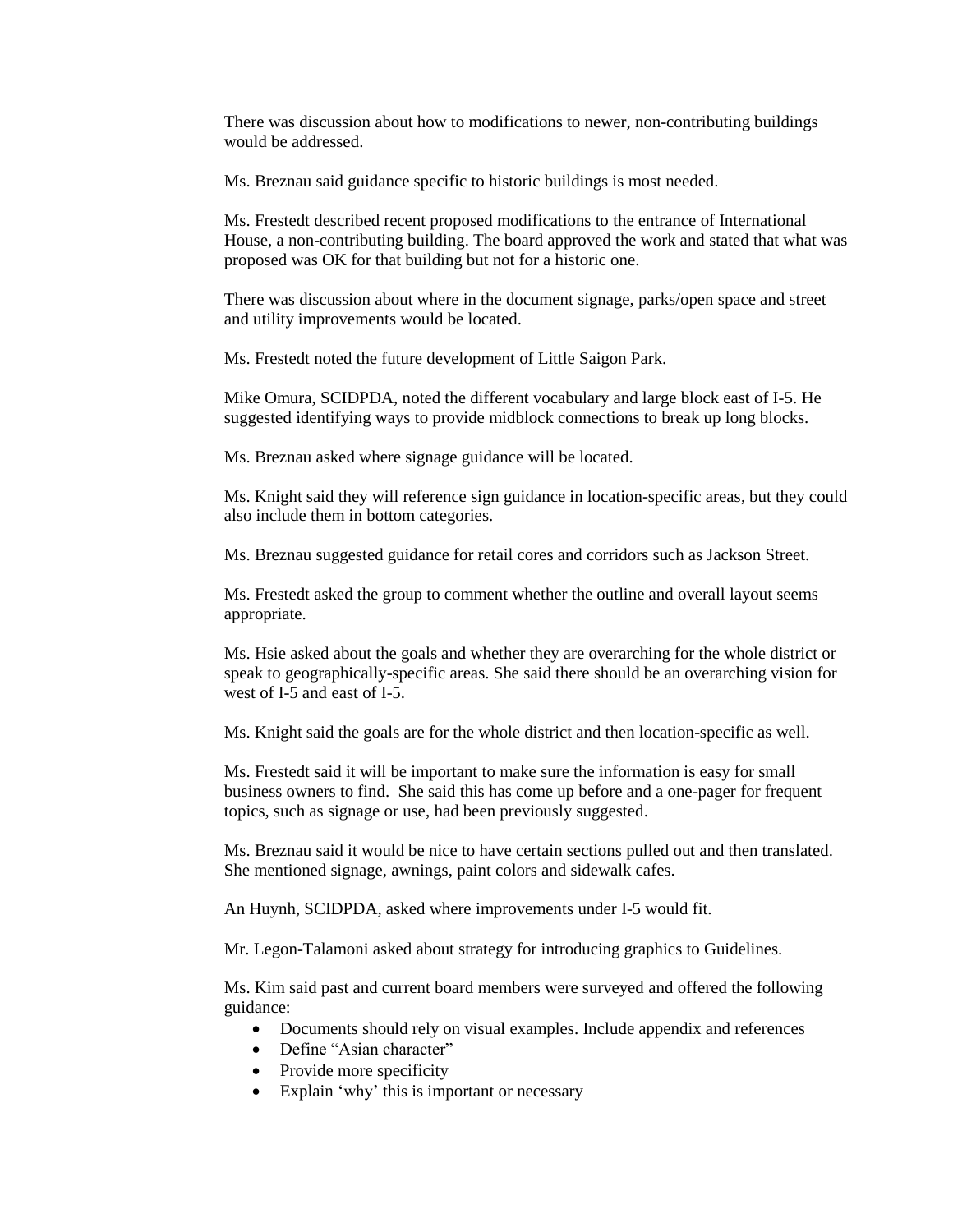Ms. Kim asked, how proscriptive or general should we be? She referenced call out for tile roofs in existing guidelines. She questioned what is appropriation? what is authentic? She said we want both, but what is right balance?

When she asked if the guidelines should include a list of appropriate pantone colors to eliminate subjectivity, people shook their heads "no".

Ms. Breznau said the kind of specificity that would be helpful would address massing and articulation, especially for tall buildings, details that address "good urbanism", as opposed to color detail.

Ms. Hsie said from a performative standpoint, she would want overarching goals clarified and leave room for compelling ideas and creativity. Developer having examples is helpful. Guidelines are very general now. The pedestrian realm is very important, from the beginning.

#### *Mr. Williams arrived at 4:19 pm.*

Mr. Martin provided a copy of the Vancouver, BC guidelines and said illustrations are important to help nudge applicants in desired direction. He noted the importance of retail, ground floor, mezzanine and then to draw a line and have everything else above that. He said he appreciated their use of the term "streetwall" and reinforcing that concept.

Mr. Legon-Talamoni suggested including an appendix, glossary and/or diagram of architectural features / elements existing in district, e.g. cornice.

Ms. Hsie said that new construction teams explore retail base, mezzanine, cornice line, punched openings in district but rarely go into the finer detail. She said there is lots of fine wood work and brick work in the district; no one looks at those examples.

Mr. Martin noted the tendency to pick up on patterns but wrestle with how to translate that to modern building. It takes a long time to get to the point.

Ms. Kim noted the challenge of defining Asian character and what provides the most meaning to the community. She said finding the right balance about how much specificity to provide. She said light poles are stylized, Asian in character; do we want to proscribe throughout the district. She noted the description of dragons and gold paint as proscriptive. She asked if there are certain elements that should be highlighted or should the guidelines be more flexible?

Ms. Hsie said she appreciates the approach with starting with overview and goals and then providing specific examples. She said she wants to see elements of design that celebrate the culture and unique character of those who live here.

Mr. Martin said some of the most successful projects have specific rooting in the history (a theme, story, or family history) rather than arbitrary inclusion of bamboo or lanterns, for instance.

Ms. Chan said that the Asian Character Design translates into authenticity.

Ms. Kim noted it is rooted in place, family, rather than applied motif.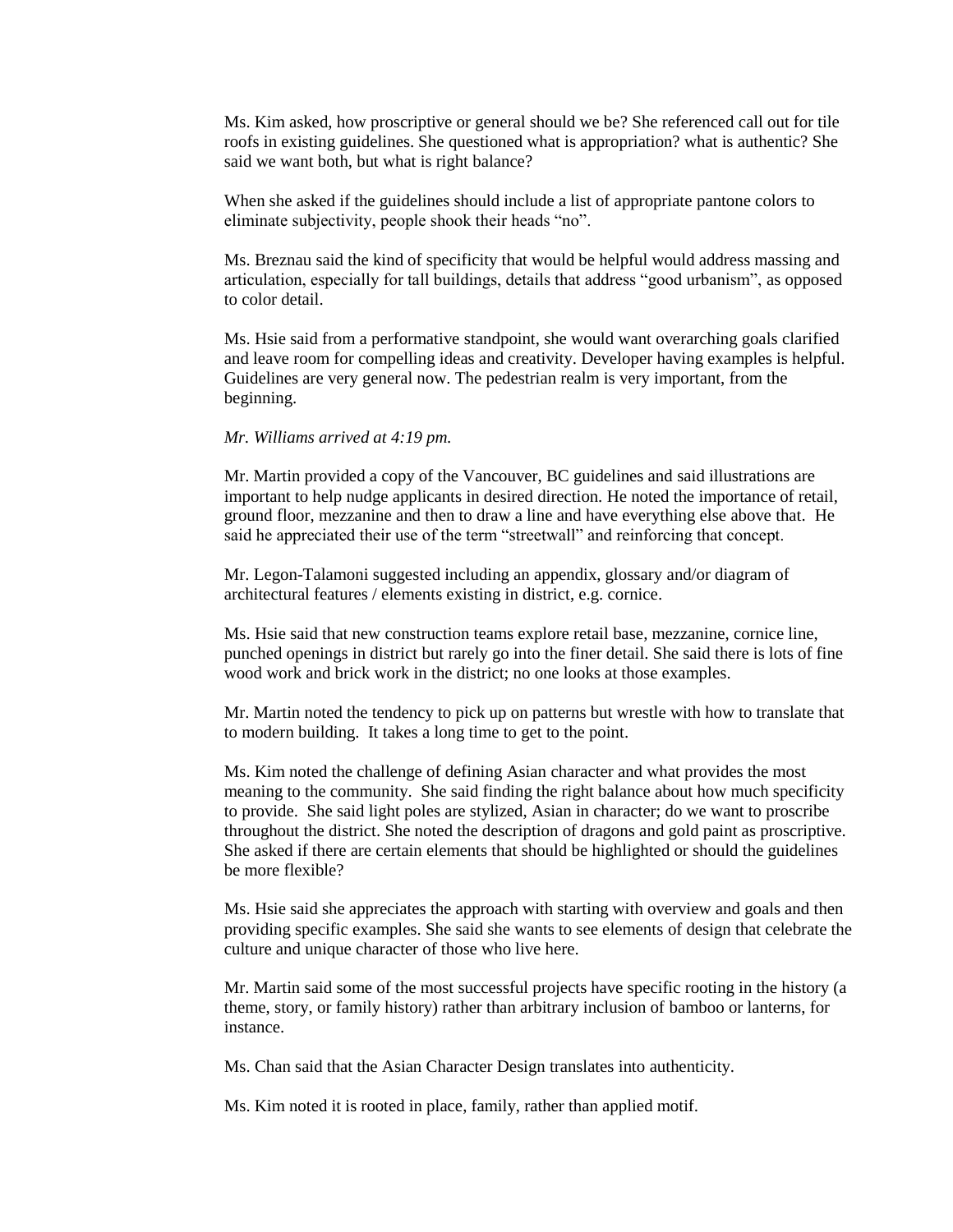Mr. Omura said some of the rooting goes back to massing. He noted the difference in streets, blocks and scale that reflects the history of the neighborhood.

There was a discussion about the reference to Asian Character Design existing in Chapter 23.66 of the land use code. It was asked whether this could be changed. Ms. Frestedt clarified that would be a separate process, through legislative action. She said that she would note this as a "place holder" in the overall code-related discussion.

Ms. Breznau addressed additional use concerns, which are also code-related, rather than guideline-related.

Ms. Hsie was interested in how to address high-rise buildings and noted community concern. She noted the important transition between the podium base and the rest of building; going from ground all the way up is jarring.

*There was a short break before the start of the full ISRD Board meeting.*

Chair Tiernan Martin called the meeting to order at 4:44 pm.

#### **061218.2 APPROVAL OF MINUTES**

*April 24, 2018 – deferred* 

#### **061218.3 CERTIFICATES OF APPROVAL AND BRIEFINGS**

## 061218.31 651 S. King St. – Rex Apartments *Applicant*: Peter Lai, Action Design Signs

Ms. Frestedt explained the proposed installation of (2) interior-lit business signs for a new business (Blackball). Exhibits included photographs, plans and samples. The Rex Hotel was constructed in 1909. It is a contributing building located within the Retail Core and the Asian Design Character District.

Applicant Comment:

Peter Lai explained they will keep the same mounting and framing and will add LED lettering on fascia. He provided lighting specs and said the 6500 Kelvin was proposed. Responding to clarifying questions he said the surface is flat, white vinyl will be for the lettering and red translucent vinyl will be used for the logo.

Public Comment: There was no public comment.

Board Discussion:

Mr. Legon-Talamoni said the plan to reuse the existing structure from Gossip's sign is positive so there will be no new penetrations.

Ms. Hsie and Mr. Williams concurred.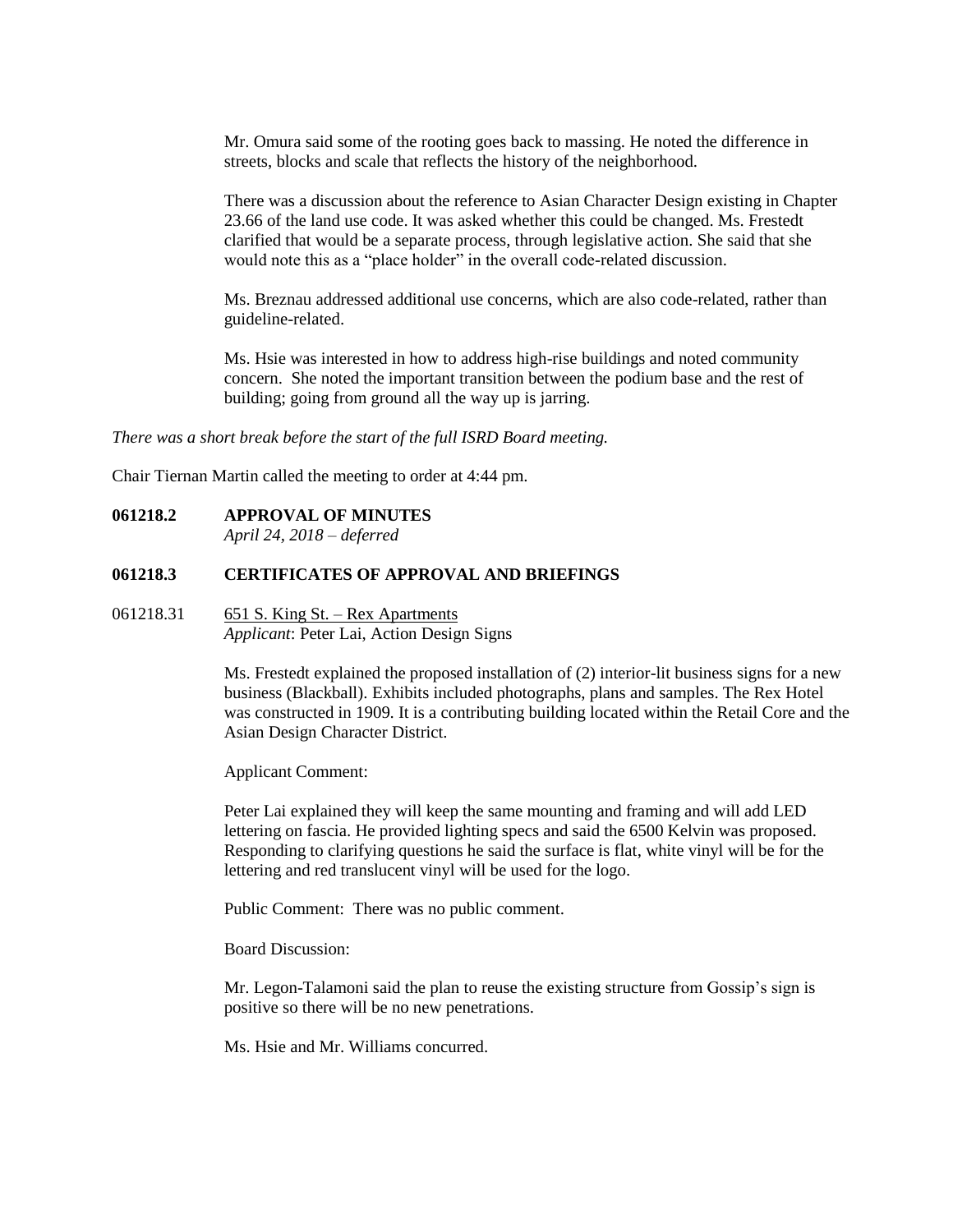Action: I move that the International Special Review District Board recommend approval of a Certificate of Approval for signs, as proposed, noting a preference for the 6500k illumination, as proposed.

Mr. Martin said it is significant that the sign is mostly black, opaque with white characters; if reversed, it would not be compliant. The sign is well-designed, which makes it work.

The Board directs staff to prepare a written recommendation of approval, based on consideration of the application submittal and Board discussion at the June 12, 2018 public meeting, and forward this written recommendation to the Department of Neighborhoods Director.

The proposed signage meets the following sections of the **International Special Review District Ordinance and** a**pplicable Design Guidelines:**

#### **Design Guidelines for Signs**

**SMC 23.66.338 - Signs**

#### **Secretary of the Interior Standards #9 & 10**

MM/SC/SLT/EC 5:0:0 Motion carried.

061218.32 669 S. King St. – Louisa Hotel *Applicant:* Bob Hale, Rolluda Architects

> Proposed installation of louvers and new exterior paint colors (Sherwin Williams 6994 "Greenblack", Sherwin Williams 6679 "Full Moon", Benjamin Moore 2053 "Mallard Green" and C2 C2-034(A) "Bamboozled"). Exhibits included photographs, plans and samples. The Louisa Hotel was constructed in 1909. It is a contributing building located within the Asian Design Character District. The ISRD Board recommended approval for a Certificate of Approval for exterior alterations in March 2018.

Applicant Comment:

Bob Hale, Rolluda Architects, explained the location of the paint colors. Brick at the penthouse level will be red, as directed by the Parks Service. He said transom window louvers, cornice and copings will be painted black. He said  $7<sup>th</sup>$  Avenue will be the same. He said the bay windows will be yellow to maintain same look. He said the alley is similar, but the doors will be green which good feng shui for west facing.

Mr. Hale went over exterior lighting and said that LED "puck" lights (3000K) will be used at entry alcoves and public spaces; they are a dark bronze color. He said two goose neck lamps will be in the alley: one centered over the parking entry, light directed down; and one at the north end of the alley centered over the WSDOT closet. He said at the roof deck perimeter step lights will be recessed into back of parapet; penthouse apartments are shielded from lights. He noted street lights on King and  $7<sup>th</sup>$ .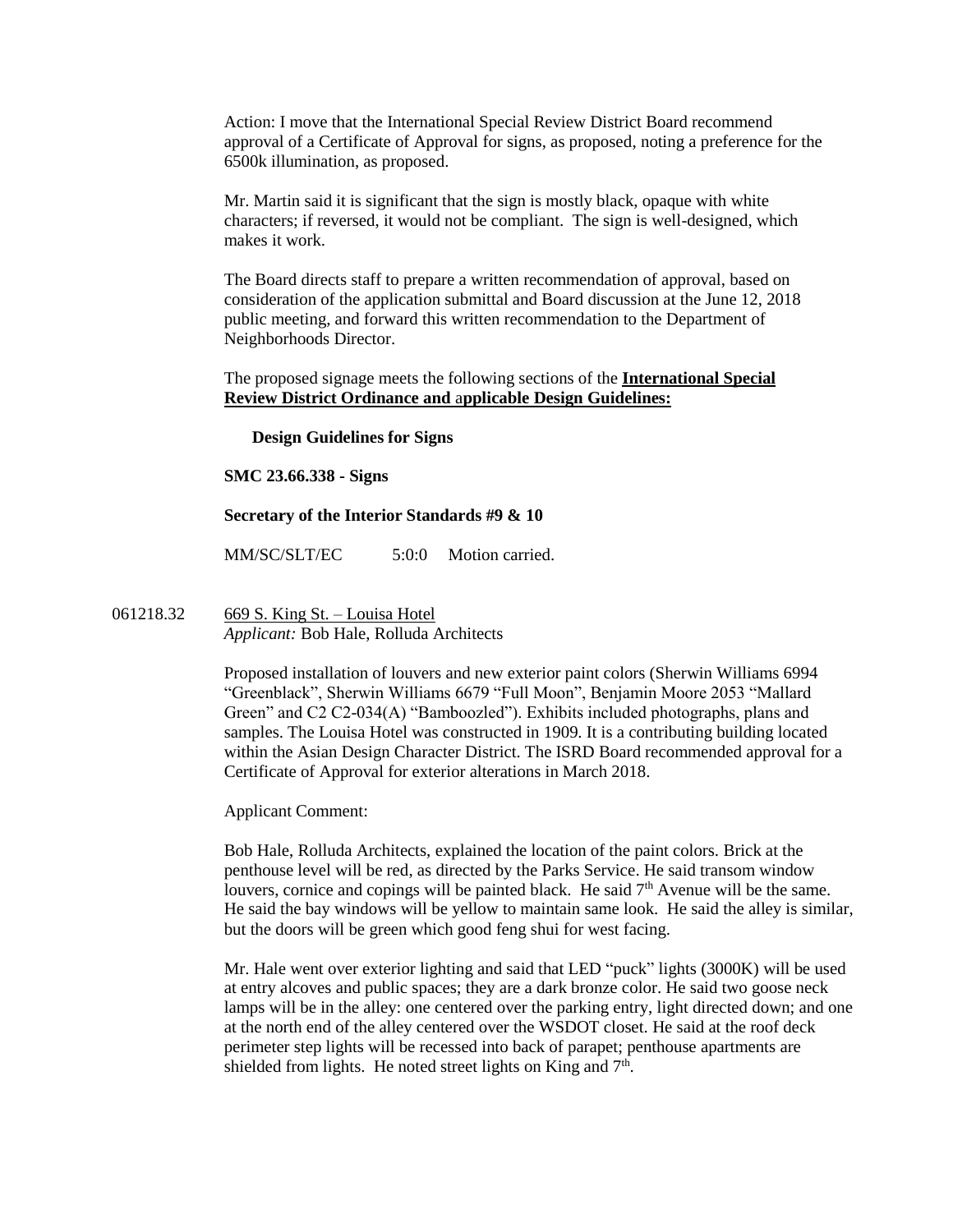Mr. Hale explained the louvers are for ventilation and possibly Type II hood or bathroom, if needed.

Ms. Frestedt noted louvers will be installed on one additional storefront.

Public Comment: There was no public comment.

Board Discussion:

Mr. Legon-Talamoni said the choice of colors are rooted in culture and yellow is restored to previous inspiration.

Ms. Hsie asked about the transom level glass.

Mr. Hale said it is historic glass.

Mr. Martin asked if penthouse lighting is visible from street.

Mr. Hale said it is not.

Action: I move that the International Special Review District Board recommend approval of a Certificate of Approval for exterior alterations and design (paint colors), as proposed.

The Board directs staff to prepare a written recommendation of approval based on considering the application submittal and Board discussion at the June 12, 2018 public meeting, and forward this written recommendation to the Department of Neighborhoods Director.

The proposed exterior alterations and design meet the following sections of the **International Special Review District Ordinance and** a**pplicable Design Guidelines:**

#### **SMC 23.66.336- Exterior building finishes**

- **A. General Requirements**
- **B. Asian Design Character District**
- **2. Colors**

# **ISRD Design Guidelines**

#### **II. Storefront and Building Design Guidelines**

- A. Any exterior façade alteration shall respect the original architectural integrity of the storefront.
- B. Original storefront fenestration shall be preserved (i.e. bay windows, transom areas and door design).

#### **Secretary of the Interior's Standards:**

**#2.** The historic character of a property shall be retained and preserved. The removal of historic materials or alteration of features and spaces that characterize a property shall be avoided.

**#9.** New additions, exterior alterations, or related new construction shall not destroy historic materials that characterize the property. The new work shall be differentiated from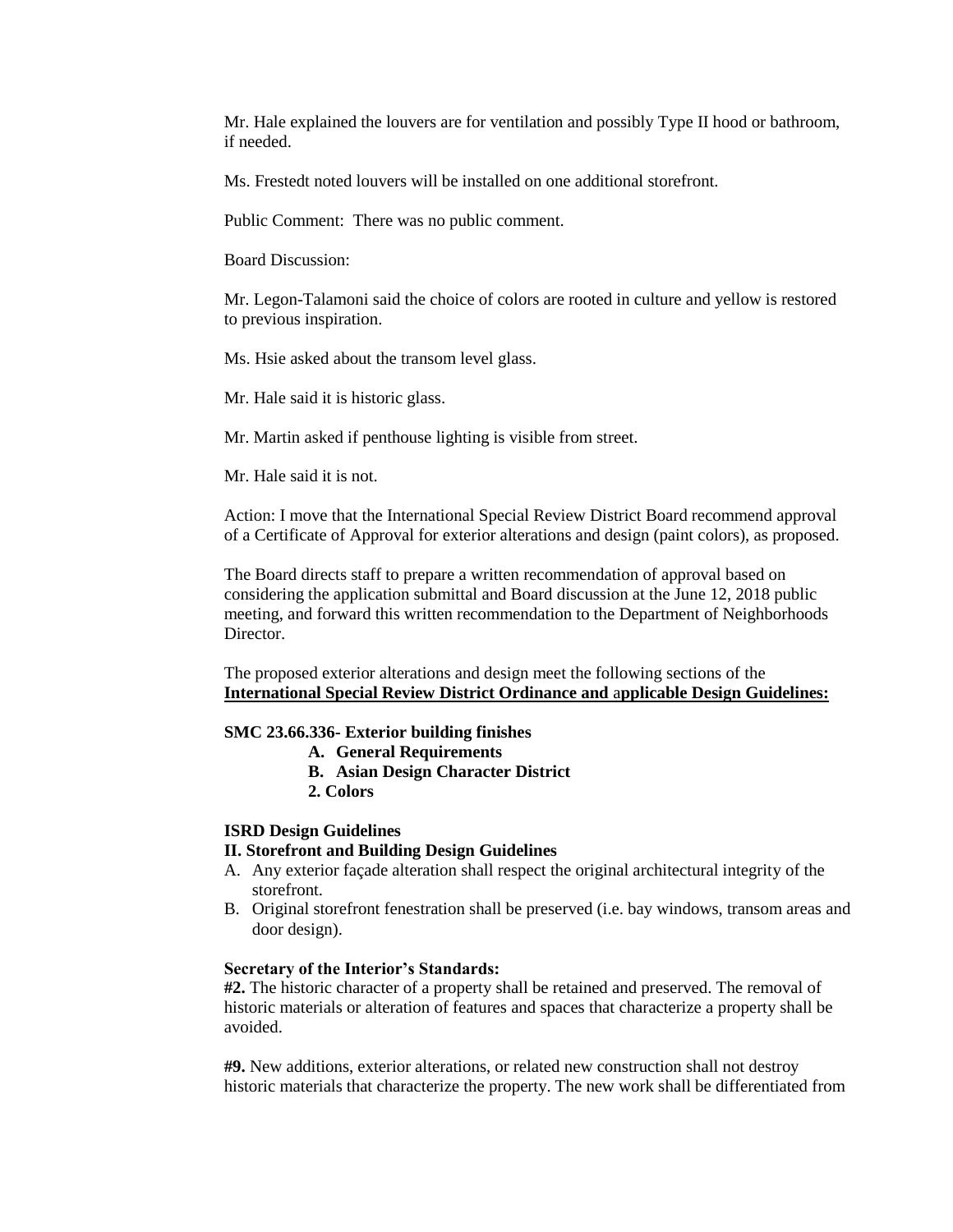the old and shall be compatible with the massing, size, scale, and architectural features to protect the historic integrity of the property and its environment.

**#10.** New additions and adjacent or related new construction shall be undertaken in such a manner that if removed in the future, the essential form and integrity of the historic property and its environment would be unimpaired.

MM/SC/EC/SLT 5:0:0 Motion carried.

#### Briefing on signage

Mr. Hale explained proposed sign plan for building:

- 1. Blade signs, 2' x 3'tall. They need to be mounted in brick mortar above storefront. They want to retain the pet shop sign and use as directional signage. There will be one blade sign above that for retail space. He said the blade signs will hang midway through transom. There is one business on  $7<sup>th</sup>$  Avenue so, only one blade sign.
- 2. Window signs.
	- a. Vertical banners: fabric, steel, painted wood, no lighting.
	- b. Neon in window
	- c. Vinyl signage, painted sign on display windows; none will be allowed on transoms
- 3. Historic painted sign on building; replicate Hudson Hotel configuration in black and white to read "Louisa Apartments"
- 4. Vintage gold leaf or vinyl on window "Louisa Apartments"
- 5. Parking entrance. Hung from head in overhead clearance
- 6. Commercial business signage
- 7. Address signage to meet Fire Department requirements brass or metal numbers mounted to doors.

Mr. Hale provided examples of signage from around the district.

Ms. Frestedt confirmed that frames and stanchions would be provided so there would be no new penetrations.

Mr. Hale concurred.

Mr. Martin asked if a full signage plan was being developed. He recommended including storefront detail, enlarging the elevation for specific locations.

Mr. Hale said yes.

Mr. Williams asked if signage will be lit.

Mr. Hale said no, only the pet shop sign.

Mr. Martin asked about painting name on building and if there are SOI issues, citing Standard #9.

Ms. Frestedt said the closest example is the American Hotel where the signage is a replication of historic sign. She said she would pull that for context to see discussion that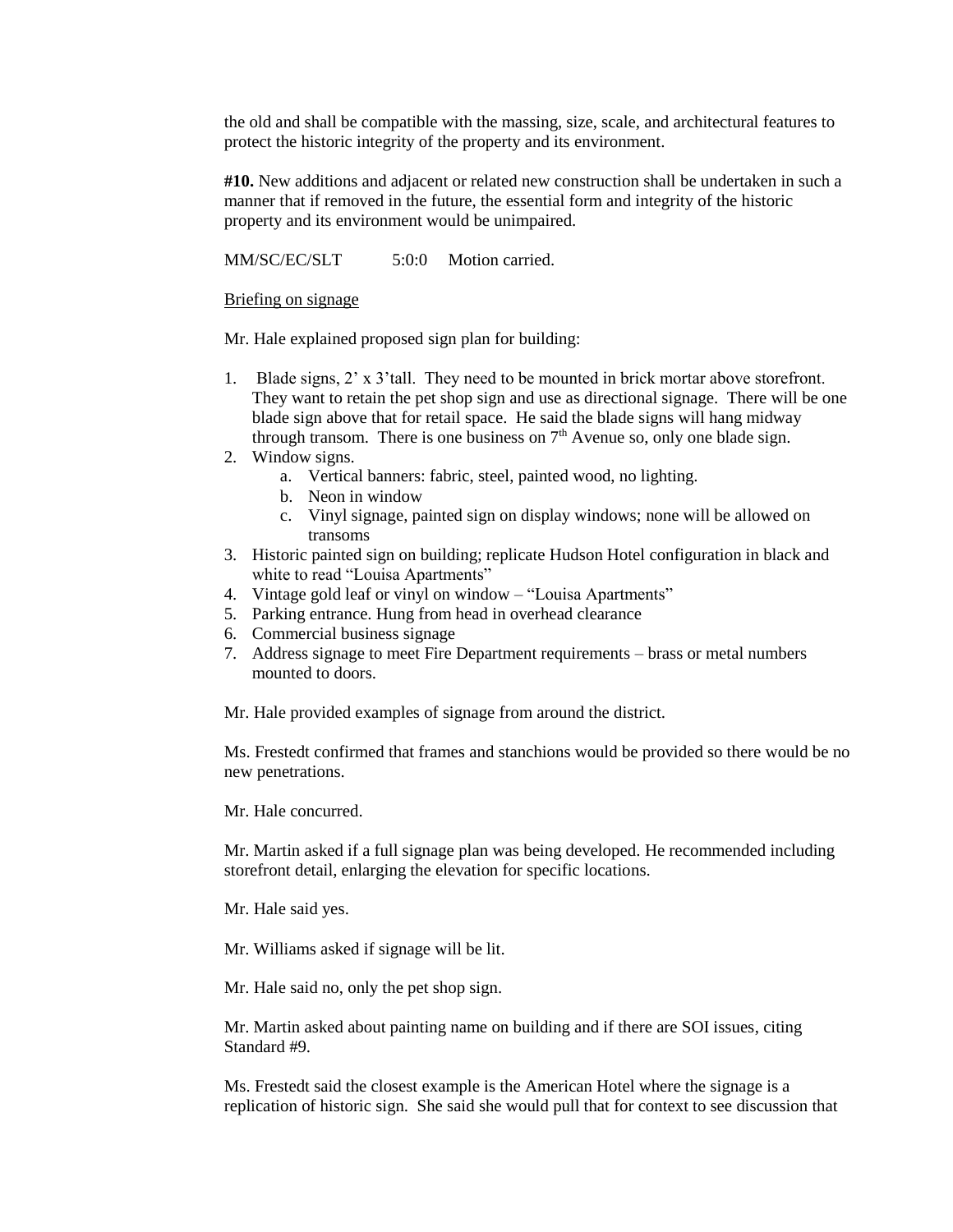occurred at the time. She asked if the design team had talked the Nick Vann at NPS. She said that if the location of the painted sign is consistent with what has historically been there is it less of an issue. It is more of an issue if it had never been painted.

Mr. Hale said they will use a dry brush technique that will give it a weathered look.

Mr. Martin was concerned about faux historicism. He said that Louisa is the historic name. He said bricks are an architectural resource and need to be protected. He said the historic name is very significant and it is appropriate to put it on the building.

Mr. Legon-Talamoni appreciated that they are already taking cues from neighborhood context in signage size and lettering.

Mr. Hale noted the vitality of signage chaos in the district.

Mr. Legon-Talamoni said it is important to specify locations for blades and to have tenants come in for their signage.

Mr. Hale said they will have latitude for shape but with the same mounting.

Ms. Frestedt provided example used in new construction in Columbia City Historic District and said there are pre-approved stanchions; new business can get any shape sign but not to exceed specific dimension.

Mr. Martin appreciated that approach and that it could work with what is presented here.

Ms. Hsie said putting stanchions there does not provide chaos, but it is a nice mix of new and old and an opportunity for flexibility in signage.

Mr. Hale asked if there was issue with repurposing sign cabinet.

Mr. Legon-Talamoni and Ms. Hsie had no issue.

Mr. Hale said the family wants to keep the sign.

Mr. Williams asked if another way of paying tribute was explored.

Tanya Woo, owner, said they have old storefront signs from before the fire that they will add to the lobby of the hotel to pay homage to the businesses that were there. She said they found lots of old signs in the buildings.

061218.33 Hing Hay Park Art Signage *Presenters:* An Huynh, SCIDPDA, and George Lee, artist

Ms. Chan recused herself.

Informational briefing on proposed conceptual design and overview of community process for a new artist-designed sign in Hing Hay Park.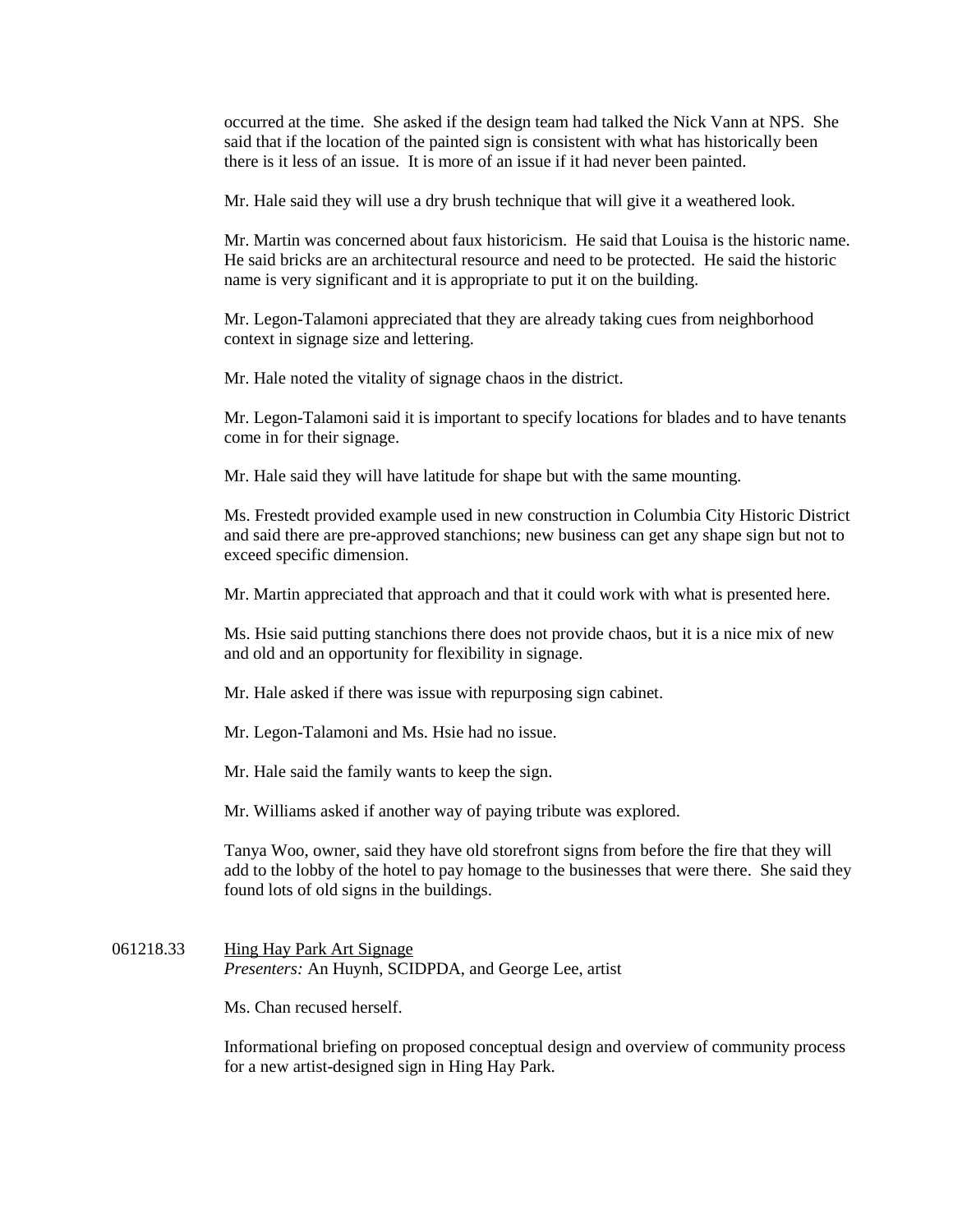An Huynh, SCIDPDA, explained they received funding for a sign for Hing Hay Park. Hing Hay means 'celebrate happiness'. She said they want to add multi-cultural signage. She said an RFP was done, they hired George Lee. She said community outreach was done.

George Lee, artist, explained the work and outreach he has done to date. He presented via PowerPoint (full report in DON file). He went through scope of work, proposed locations for sign, outreach conducted, inspiration for design. He said an octagonal prism lantern design with kiosk area installation was preferred. He said they provided a few back up location options. He asked for board input on design and site alternatives.

Mr. Martin said that all sites are visible from the street.

Mr. Lee clarified that the sign is not about providing light.

Ms. Hsie asked about size.

Mr. Lee said it is about the size of a person; it will be installed up in air, 11' so it not reachable.

Ms. Hsie said it is good it is bigger. She liked the kiosk location. She said site 3 is pretty far back and competing with other park items. She recommended a photo mock up showing various sight lines/perspectives. She said it is a cool thing that should be as visible as possible.

Mr. Martin preferred the sign be in the classic Hing Hay Park, unimproved side. He said there is not a lot there and that site 1, 2 or 3 make sense.

Mr. Legon-Talamoni preferred site 3 and said in a symbolic way it celebrates happiness / park and a blending of old and new. He agreed with Mr. Martin that there is a lot going on in the new part of the park.

Pio DiCano said the first word on the permanent marker on the south side of the park is "diversity". He noted the economic development due to Chinese and Japanese businesses and growth and development of the international community. He said that chaos is part of the growth and that is recognized in the signage. He said the sign should be multicultural and include as many languages as possible including Salish, the original owners of the land. He said it should reflect growth and the contributions by different groups.

Mr. Lee said that will be integrated into design.

Mr. DiCano noted his father launched his business in the district. He said Filipinos would often be at the Louisa Hotel.

Mr. Legon-Talamoni commended the presenters on the community outreach and said he recognized the complexity with finding what the community wants and then doing the art. He looks forward to seeing what is done.

Ms. Hsie said to keep the board informed on schedule and community updates; she said there is lots of support for the project.

Mr. Lee said there will be another community outreach session at Jamfest.